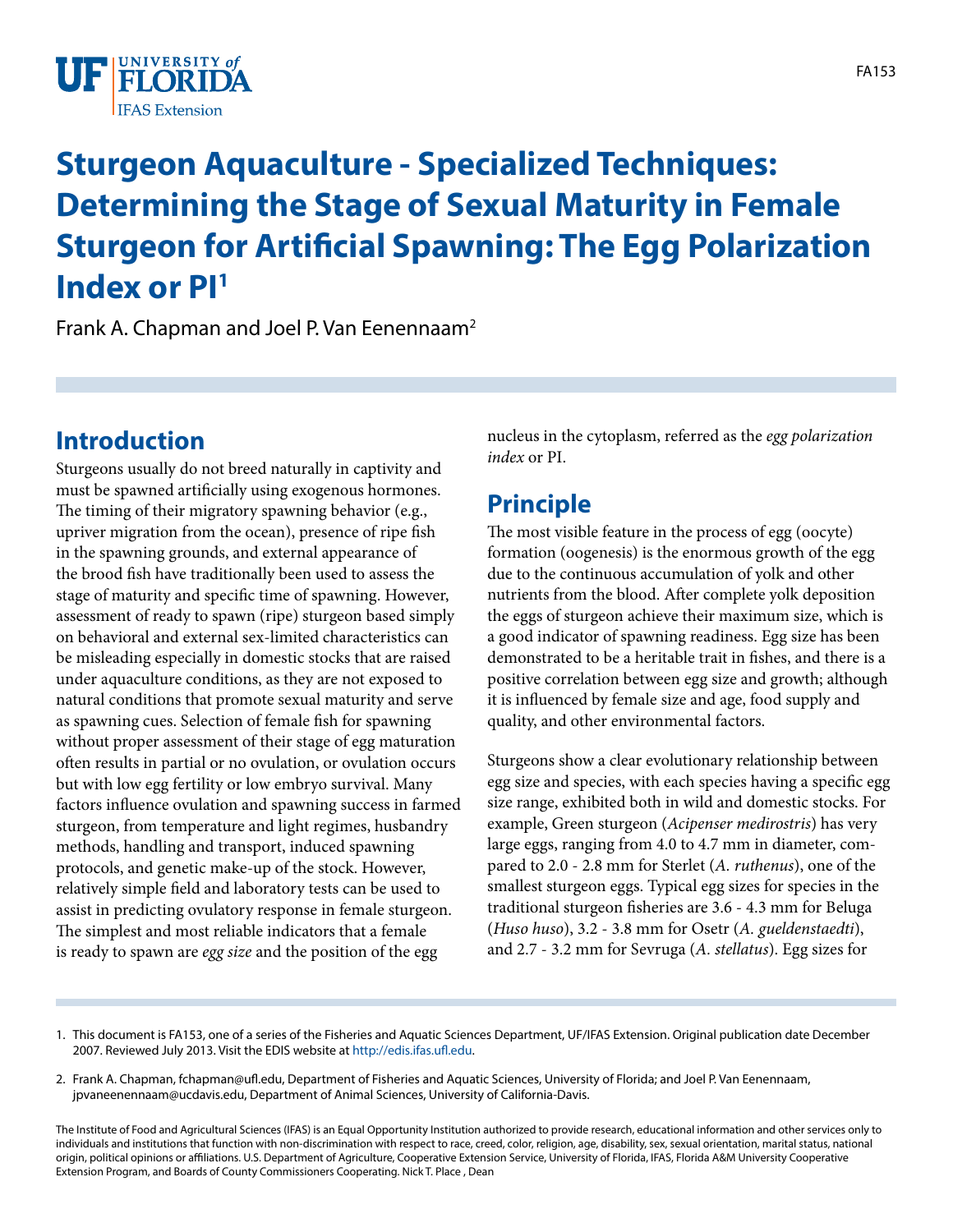commonly cultured sturgeon species are 3.2 - 4.0 mm for White sturgeon (*A. transmontanus*), and 2.4 - 3.0 mm for Siberian sturgeon (*A. baerii*).

In the ovary, follicular cells that facilitate yolk accumulation surround individual eggs. Between the egg membrane and follicular cells, is the egg *chorion*, a tough envelope of variable thickness that protects the developing embryo during incubation. As the egg grows in size, so does its nucleus that is then referred to as a germinal vesicle (GV); the egg is now reaching maturity. During each ovarian cycle, the eggs are in an arrested stage of cell and nuclear division (i.e., meiosis is arrested) for a prolonged period of time, while the eggs accumulate yolk and grow to a determined size; genetic information is also transcribed during this time. For the first ovarian cycle the eggs in female sturgeon are arrested in meiosis for many years (typically 2-6 years) until the female reaches puberty. Thereafter, each ovarian cycle may take from a few months to several years.

Spawning success is primarily influenced by the *stage of egg maturation*. Once a species-specific determined egg size is reached, the egg enters *final maturation* and resumes meiosis. At the same time the GV begins to migrate to the edge of the egg where it undergoes *germinal vesicle breakdown* or GVBD. If the eggs are sampled at progressive time intervals, the position of the GV clearly changes from the center of the egg to the periphery, near the animal pole. The oval-shaped egg has an animal and vegetal pole (Figure 1). The animal pole region (AP) contains the fine, typically whitish-colored yolk (F-Yolk), while the vegetal pole (VP) has the larger, yellowish-colored course yolk platelets (C-Yolk). When the GV is near the edge of the egg plasma membrane, just below the chorion, the female is ripe and ready to spawn. The migration of the GV to the periphery of the egg may take from a few days to weeks, and even months, dependent primarily on water temperature. Most cultured sturgeon are reared at water temperatures 4-6 °C above optimal spawning temperature to maximize growth. The preferred water temperatures for spawning sturgeon ranges between 14 and 18 °C, depending on species. Months before spawning, selected female (and male) broodstock should be kept at cooler water temperatures (preferably 4-5 °C below spawning temperature). Prior to spawning water temperatures are slowly increased to optimal spawning temperatures, to mimic what occurs during the spring warming in rivers where sturgeon spawn naturally.

#### **Materials**

- For fish handling: tube-net, stretcher and sawhorses, freshwater source, tag or ID system.
- For the gonad biopsy: surgical gloves, catheter of flexible tubing at least 4 mm ID or modified trocar, #3 scalpel handle and #10, or #15 blades, Adson-Brown tissue forceps 7x7 teeth, Olsen-Hegar needle holder scissors combination, absorbable sutures (e.g., Vicryl-polyglactin 910, size 0 or 1 with OS-6 or 4 cutting needle; or PDS II-polydioxanone, size 1 with CP-1 cutting needle), 1% iodine solution, sterile wipes, alcohol for cleaning/ sterilizing instruments in between samplings, and a small "sharps" container for the used blades and suture needles.
- For the egg samples: 25 mL plastic vials with caps, Ringer's solution in 1 L plastic bottles, two holding coolers with reusable cold gel packs or wet ice, to maintain Ringer's temperature and to transport the vials of eggs at 14-18 °C, balance (or access to one) and accessories to weigh chemicals (NaCl 6.5 g, NaHCO<sub>3</sub> 2 g, CaCl<sub>2</sub> 300 mg, and KCl 250 mg) to make Ringer's solution when added to 1 L of distilled or de-ionized water.
- For PI determination: disposable plastic transfer pipettes (to handle/transfer eggs), 20 mL glass beakers, boiling stones, aluminum foil, hot plate, oven mitts, timer, 25 mL plastic vials with caps, vial rack, ice tray/bucket, 10% formalin fixative (9 parts water : 1 part formaldehyde), tools to handle and cut the eggs including delicate Adson-Brown forceps and double-edge razor blades (these are the thinnest), cutting surface (e.g., Petri-dish bottom), Ringer's stock solution.
- Miscellaneous: data sheets or notebook (preferably waterproof), pens/pencils, container for waste, tackle box or similar to store the surgical tools, sutures, etc., small container to hold the surgery tools in disinfectant, hand and/or paper towels, small table to place the surgery tools, sutures, and other sampling materials.

#### **Biopsy Procedure**

Females are first sampled approximately one month prior to the earliest expected spawning and then up to two or three times more, as individual females mature and spawn at different times. The spawning season typically lasts about three months but can be extended if females are held at colder water temperatures (6-7 °C below spawning temperature). Females should be captured individually using a tube-net and then placed ventral side up into a stretcher. Immediately upon positioning the female in the stretcher a supply of fresh, oxygenated water is gently placed in or just outside the mouth to irrigate the gills. Because the entire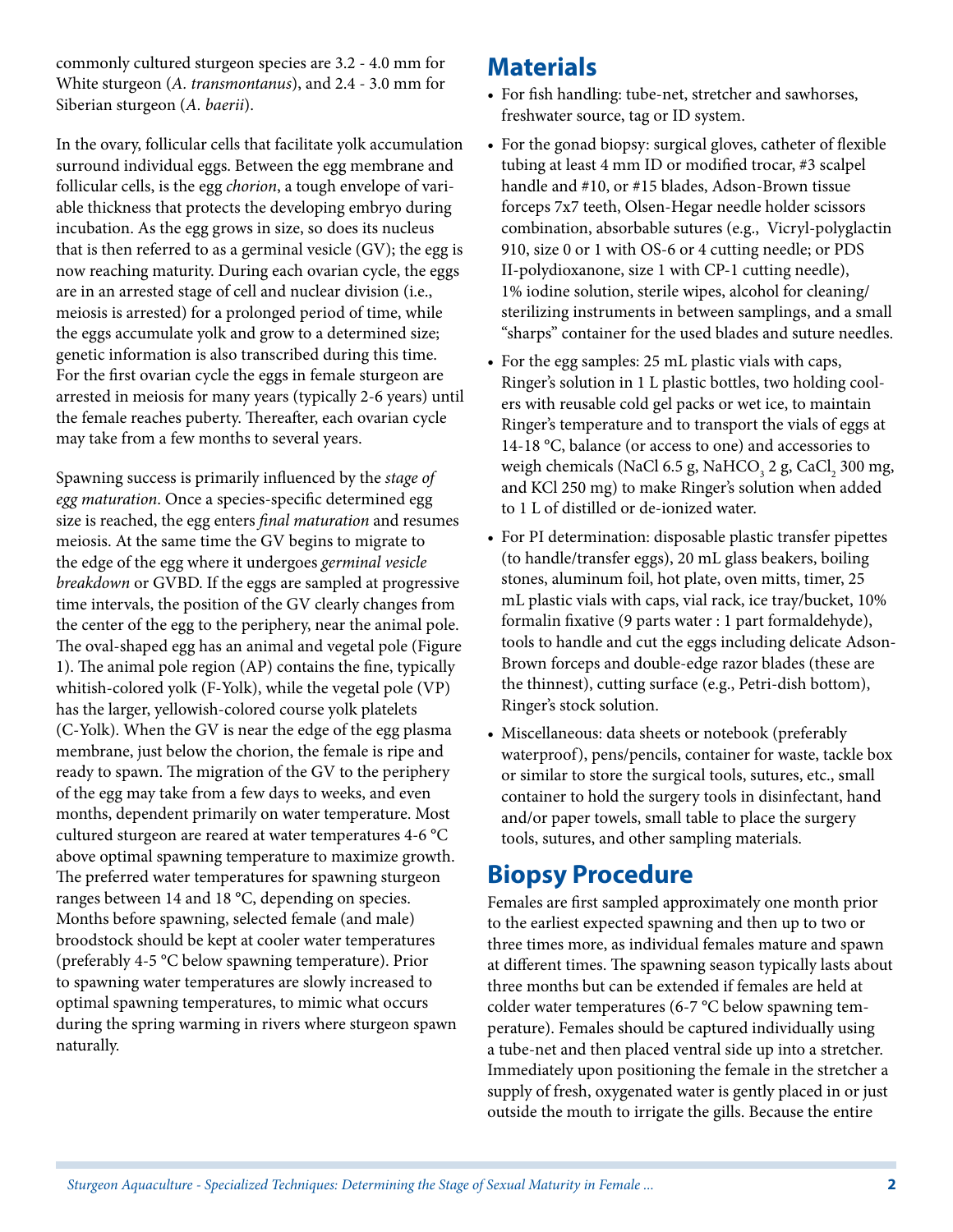biopsy procedure only takes 2-3 minutes and since large ripe females tend to remain calm while ventilating the fresh water, no anesthetic is used. Also the fasting of fish prior to this procedure is not required.

To obtain a sample of eggs, a small incision (6-8 mm) is made approximately 3 to 5 ventral scutes anterior from the pelvic fin and 2.5-5.0 cm off the ventral mid-line using a scalpel. The ideal incision site is made lateral to the midline, enough so that you cut through some well vascularized muscle tissue that will enhance the healing process. The incision has to be just large enough to insert a flexible tubing (see Materials) to serve as a cannula or catheter. A modified solid trocar, to penetrate the skin into the body cavity, can also be used as an alternative method to obtain a sample of the eggs. Near the tip of the trocar a slit is made, long and deep enough to collect several dozen eggs at a time. The abdominal incision is closed using an absorbable synthetic suture (see Materials), using a single interrupted or cross-stitch. It should be noted that excessive swabbing of the incision area with a disinfectant is not recommended because some surgical scrub solutions may damage the fish's skin and heavy swabbing will remove the mucus, which has some antimicrobial activity. If deemed necessary, a gentle swab of excess mucus from the incision site with a sterile gauze pad and a little 1% iodine solution is all that is needed.

Approximately 20-30 eggs are sampled from each female and are placed into a 25 mL plastic vial containing modified Ringer's solution (see Materials). Vials are convenient because they can be capped to keep the eggs from spillingout during transport. The eggs are rinsed 2-3 times with fresh Ringer's solution to remove any yolk and loose tissue from broken eggs, blood, and fatty tissue. After rinsing, enough fresh Ringer's solution is added to completely cover the eggs. Keep the eggs cool (14-18 °C) by placing them in an ice chest, containing wet or gel ice, but do not place them directly on ice. Use a float rack or similar device to keep the eggs elevated about 3-6 cm above the ice, and take them to the lab or processing area as soon as possible.

## **Determination of Egg Polarization Index (PI)**

In the lab the eggs are placed into individual 20 mL glass beakers and labeled with the female identification number. Ringer's stock solution is added to each beaker, to a total volume of 15-20 mL, and the eggs boiled gently for about 1-3 minutes. A piece of marble gravel (or boiling stone) should be added to each beaker and all the beakers covered with a sheet of aluminum foil, as the eggs will occasionally "pop-out" of the beaker during boiling. After boiling, the eggs are chilled by placing the beakers directly on crushed ice for 15-30 minutes. At this time the eggs can be cut and egg measurements taken. Storing the eggs in 10% buffered formalin overnight will make cutting much easier, because some very ripe females have slightly soft eggs, even after chilling. These eggs become firmer and easier to cut after storage in buffered formalin.

The eggs are sectioned along the longest axis (the animalvegetal axis) usually recognized by the oval shape of the freshly collected egg. However, the boiling, chilling and fixing of these eggs tends to result in a more rounded shape. Fortunately, in most cases the animal pole can be distinguished by the coloration (rings and/or a white spot of variable size). The individual eggs are held with forceps and bisected with a razor blade. Turn both halves section side up and they should be mirror images of each other if sectioned properly (Figure 1). The presence of the GV is observed by focusing a light beam (e.g., dissecting microscope with fiber-optic illuminator) on the surface of either half. An important factor in determining the PI is correct sectioning of the eggs across their animal-vegetal axis. The eggs need to be bisected in such a way that there are two equal-size halves, with equal size GV in both halves. If you angle your cut and/or miss the animal-vegetal pole axis the PI measurement will not be accurate.

To calculate the PI, first measure the longest diameter, along the animal-vegetal axis. Next measure the distance from the outer edge of the GV to the egg membrane or bottom of the egg chorion (the thin black pigment layer). The PI is calculated by dividing the distance of the nucleus to the periphery of the egg by the diameter of the egg. Select females with PI scores of less than 0.10 for spawning induction, but preferably those females with egg polarization indices of 0.06-0.08.

For making the egg measurements there are several tool options from a simple dissecting microscope equipped with an eyepiece micrometer, to a digital stereoscope and computerized image system. A zoom dissecting scope is preferred for the capability to gradually increase the magnification so that the entire egg can be viewed at the highest magnification possible. Dissecting scopes with preset magnifications (e.g. 5x, 10x, 20x, 40x) are also used but sometimes sturgeon eggs are too small for accurate measurements at the lower magnifications and too large at the higher magnifications. A trinocular dissecting microscope with an attached video camera and a TV/video screen can be used to view the sectioned egg, and then a ruler can be